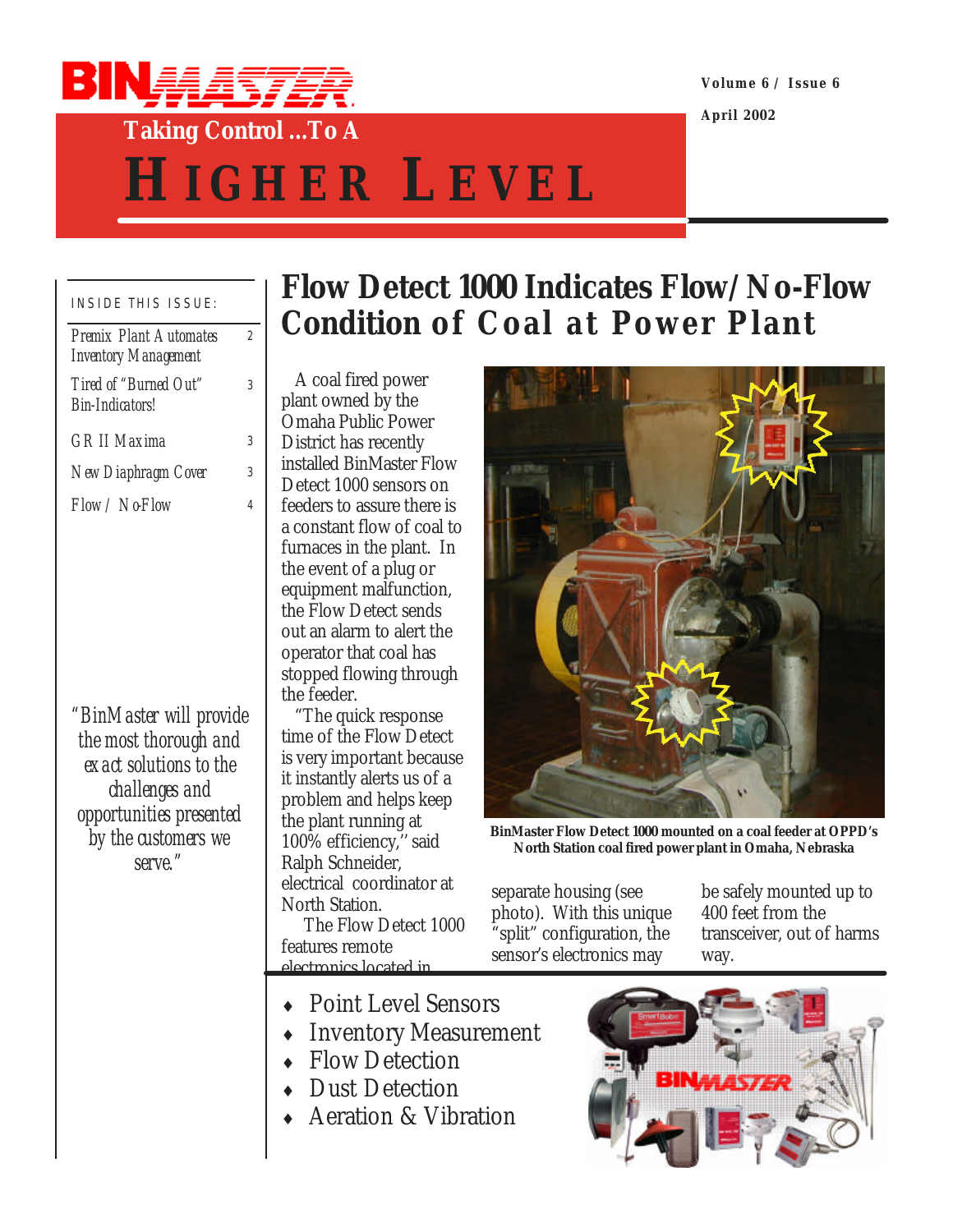

*There is nothing remotely like it !*

### **State of the Art Premix Plant Automates Bulk Storage Inventory Monitoring with SmartBob II**

 International Nutrition is in the business of manufacturing medicated and nutritional feed premixes. Their management has made a commitment to use the latest technologies to increase operational efficiencies. Their latest improvement has been to replace the rock-and-rope method of measurement to check inventory levels with a labor-free and instantaneous inventory measurement system called SmartBob. There are ten bulk storage silos and two liquid tanks that have been outfitted with SmartBob II remote sensors. They range in height from 12 to 35 feet. They contain a variety of materials that include rice hulls, limestone, microlite, solulac, and mineral oil.

Measurement informa-



**International Nutrition Premix Plant in Omaha, Nebraska**



**SmartBob II remotes measuring rice hulls and limestone on outdoor storage silos at International Nutrition** 

tion from the 12 SmartBob II remotes is fed into an IBM compatible PC equipped with BinMaster's Inventory Management Software (IMS). The software provides a graphical representation of the measurement in distance, weight, and percent full. The IMS software also provides

history, alarms, date/time, measurement scheduling capabilities, and alarm set-points.

The SmartBob system benefits International Nutrition by:

- 1. Saving labor cost
- 2.Increasing safety
- 3.Reducing mistakes
- 4.Increasing efficiency



**SmartBob II remote measuring mineral oil on an indoor liquid tank** 

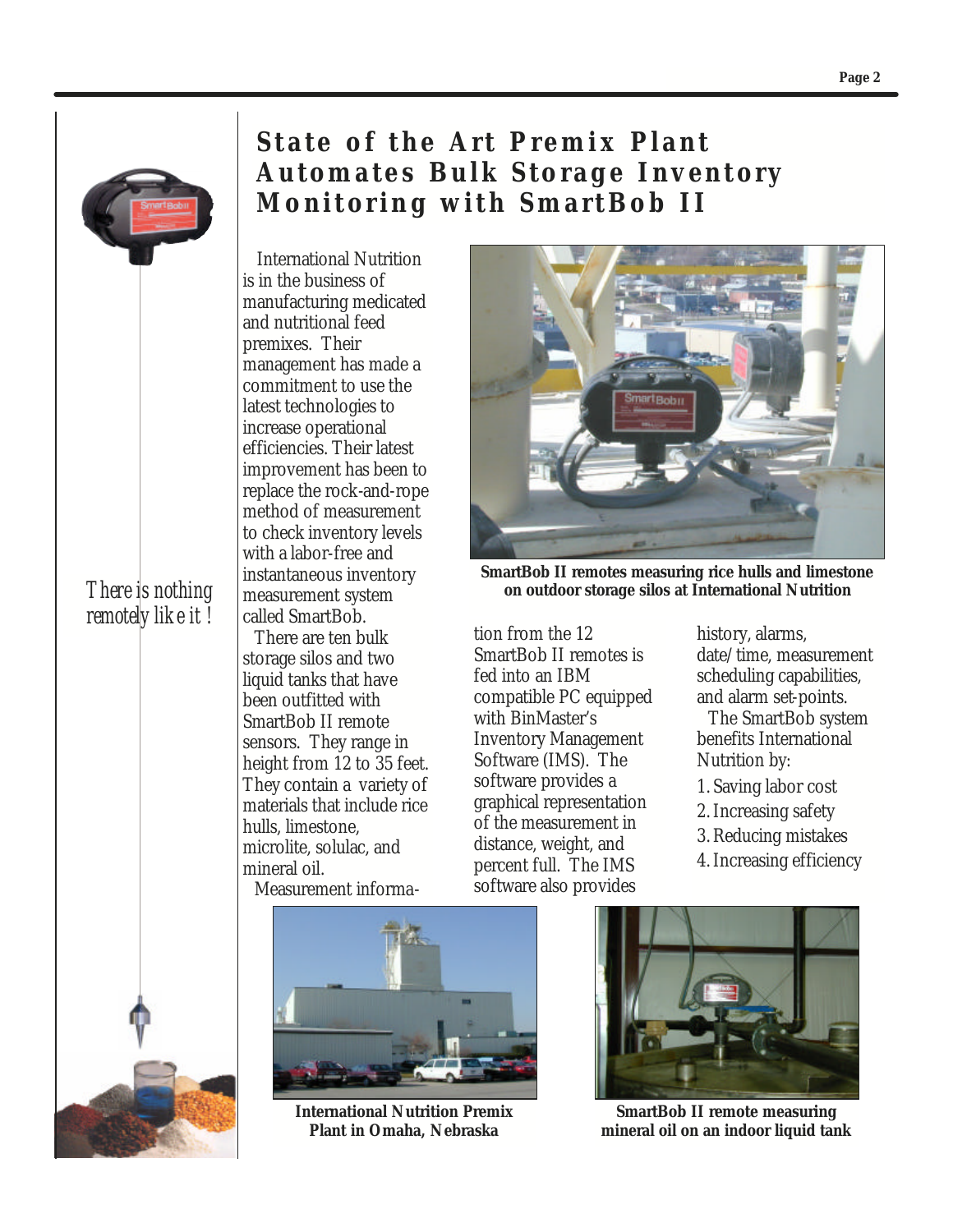#### **Tired of Broken Down Bin-Indicators?**

 BinMaster's Rotary Paddle Switch performance enhancements have significantly improved the reliability of this type of level switch used to prevent bin overflow, empty conditions, clogged chutes, and jammed conveyors. Also, BinMaster rotary units can be installed almost anywhere dry bulk materials are stored.

 From the outside, the BinMaster rotary might look the same as any rotary level control, but on the inside, you find a specially designed motor and shaft assembly that makes BinMaster rotaries the most reliable you can buy — period.



#### **TH E GR II MAXIMA I S I N A CLASS B Y ITSELF**

 The GR II Maxima is the smartest rotary level control you can buy. So smart, in fact, that it monitors both motor and power failures. When the GR II Maxima receives a signal that there has been a failure, it gives an immediate warning and an instantaneous corrective response. This means the Maxima automatically controls the process system to prevent costly material spill and plant downtime.

 The Maxima also features a highly visible LED light for visual monitoring of paddle rotation, covered condition, and fault condition. A level control with built-in peace of mind.



*"BinMaster puts the needs of our customers at the center of all we do."*

#### **New "FiberThin" Diaphragm Cover Offers Additional Abrasion Resistance**



Outstanding abrasion resistance, excellent resistance to heat & cold, and low moisture absorption are among the most important characteristics of the new BinMaster Diaphragm

The combination of Hypalon, Nylon, and Neoprene give FiberThin the qualities necessary for long life in harsh environments, such as those seen in grain and aggregate storage.